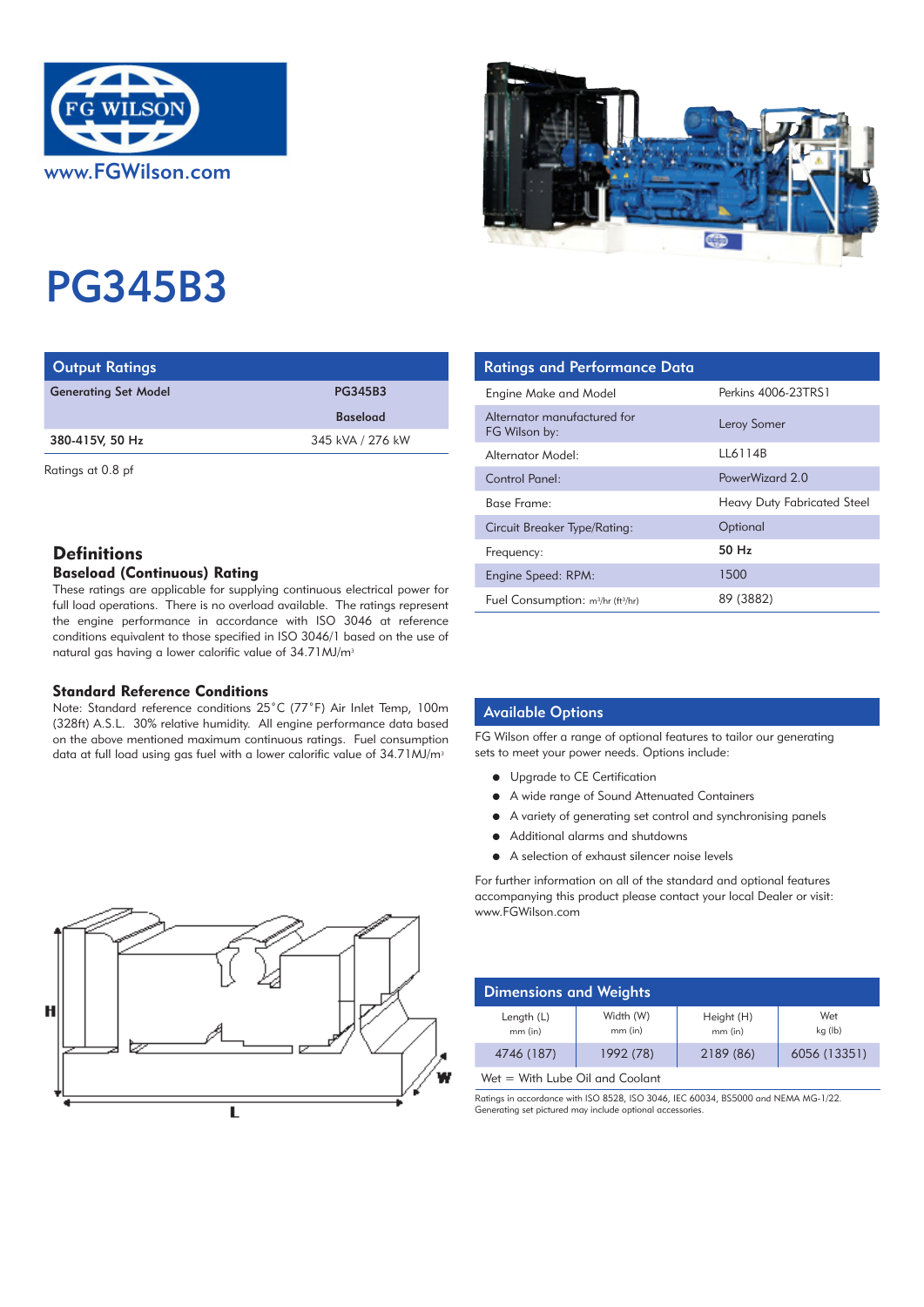| <b>Engine Technical Data</b>                               |                       |  | <b>Air Systems</b>      |
|------------------------------------------------------------|-----------------------|--|-------------------------|
| No. of Cylinders/Alignment:                                | 6 in-line             |  | Air Filter Type:        |
| Cycle:                                                     | 4 Stroke              |  | <b>Combustion Air</b>   |
| Bore/Stroke: mm (in)                                       | 160 (6.3) / 190 (7.5) |  | Max. Combusti           |
| Induction:                                                 | Turbocharged          |  | Restriction: kP         |
|                                                            |                       |  | <b>Radiator Coolir</b>  |
| Cooling Method:                                            | Water                 |  | <b>External Restric</b> |
| Governing Type:                                            | Electronic            |  | Pa (in Wg)              |
| <b>Governing Class:</b>                                    | ISO 8528 G2           |  |                         |
| <b>Compression Ratio:</b>                                  | 12:1 Nominal          |  |                         |
| Displacement: I (cu.in):                                   | 22.92 (1399)          |  | <b>Cooling Sys</b>      |
| Moment of Inertia: kg m <sup>2</sup> (lb/in <sup>2</sup> ) | 4.12 (0.006)          |  | Cooling System          |
| <b>Engine Electrical System:</b>                           |                       |  | Water Pump Ty           |
| -Voltage/Ground 24/Negative                                |                       |  | Heat Rejected           |
| -Battery Charger Amps                                      | 32                    |  | Lube Oil: kw (          |
| Weight: kg (lb)<br>$-$ Dry                                 | 2420 (5335.2)         |  | <b>Heat Radiation</b>   |
| – Wet                                                      | 2652 (5846.7)         |  | Radiator Fan L          |

| <b>Air Systems</b>                                     |                     |
|--------------------------------------------------------|---------------------|
| Air Filter Type:                                       | Replaceable Element |
| Combustion Air Flow: m <sup>3</sup> /min (cfm)         | 25.3 (894)          |
| Max Combustion Air Intake<br>Restriction: kPa (in H.O) | 3.73(15.0)          |
| Radiator Cooling Airflow: m <sup>3</sup> /min (cfm)    | 918 (32418)         |
| External Restriction to Cooling Airflow:<br>Pa (in Wa) | 196 (0.82)          |

| <b>Cooling System</b>                |                    |
|--------------------------------------|--------------------|
| Cooling System Capacity: I (US gal)  | 237 (62.9)         |
| Water Pump Type:                     | <b>Gear Driven</b> |
| Heat Rejected to Water &             |                    |
| Lube Oil: kW (Btu/min)               | 193 (10978)        |
| Heat Radiation to Room: kW (Btu/min) | 50 (2844)          |
| Radiator Fan Load:                   | 11.6 (15.54)       |

Designed to operate in ambient conditions up to 40°C (104°F). Contact your local FG Wilson Dealer for power ratings at specific site conditions.

| <b>Lubrication System</b>      |                         |
|--------------------------------|-------------------------|
| Oil Filter Type:               | Spin-On, Full Flow      |
| Total Oil Capacity: I (US gal) | 123(32.5)               |
| Oil Pan: $1$ (US gal)          | 113(29.9)               |
| Oil Type:                      | See Service Bulletin 48 |
| Oil Cooling Method:            | Water                   |

| <b>Exhaust System</b>                            |             |
|--------------------------------------------------|-------------|
| Max. Allowable Back Pressure: kPa (in Hg)        | 3.9(1.15)   |
| Exhaust Gas Flow: m <sup>3</sup> /min (cfm)      | 66 (2330.8) |
| Exhaust Gas Temperature: °C (°F):                | 495 (923)   |
| Heat Rejected to Exhaust System:<br>kW (Btu/min) | 266 (15140) |

| Performance                 |            |
|-----------------------------|------------|
| Engine Speed: rpm           | 1500       |
| Gross Engine Power: kW (hp) | 322 (432)  |
| BMEP: kPa (psi)             | 1120 (162) |

| <b>Fuel Systems</b> |                                                                                                   |
|---------------------|---------------------------------------------------------------------------------------------------|
| Permitted Fuel:     | Natural gas with lower<br>calorific value of 34.7 MJ/<br>$m3$ and minimum methane<br>number of 75 |

Fuel consumption varies widely within each gas type stated. This is because these gases ar available (naturally or produced) with variances in their physical properties.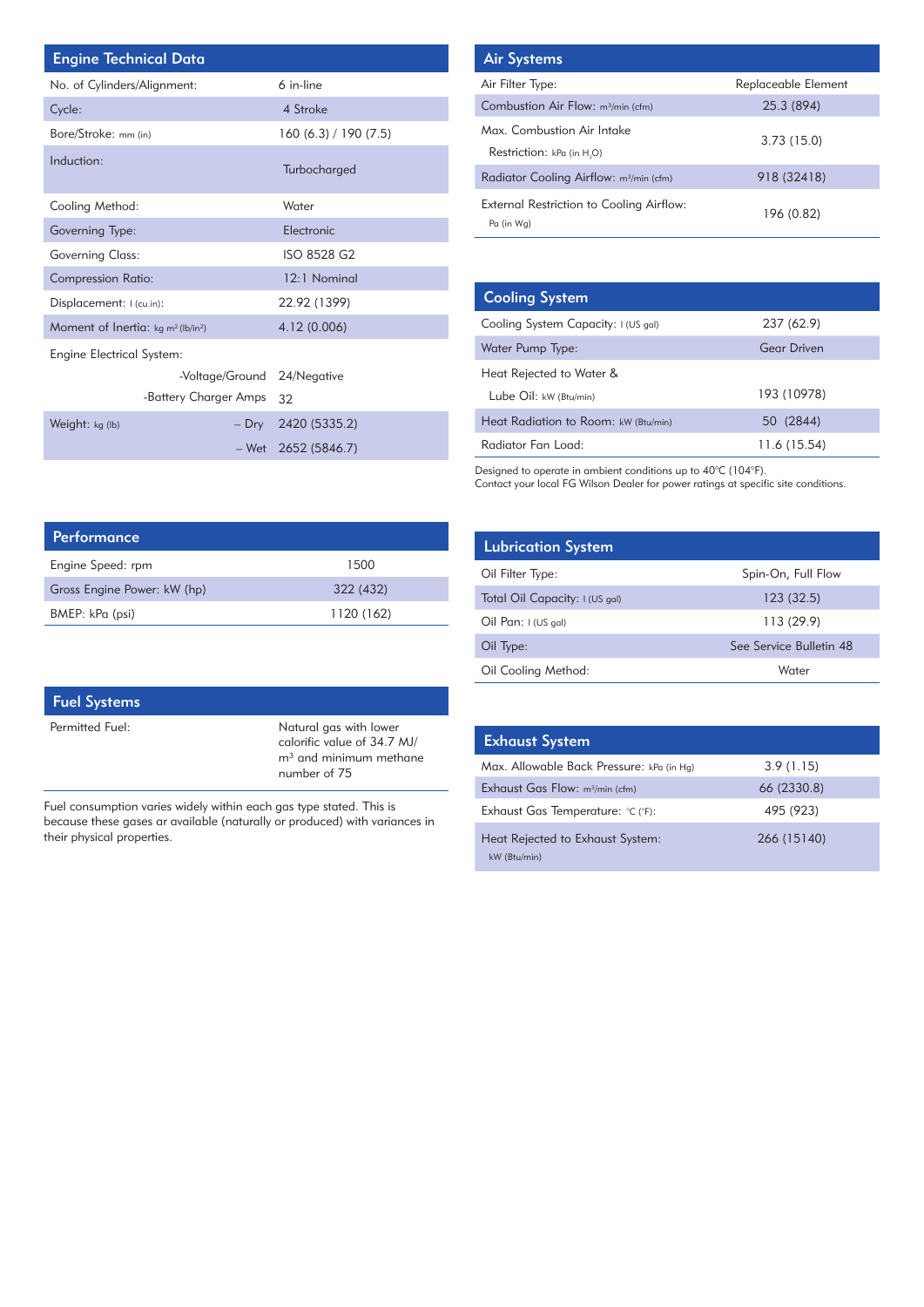| Manufactured for FG Wilson by:    | Leroy Somer   |
|-----------------------------------|---------------|
| Model:                            | LL6114B       |
| No. of Bearings:                  | Single        |
| <b>Insulation Class:</b>          | н             |
| <b>Winding Pitch Code:</b>        | $2/3$ (No. 6) |
| Wires:                            | 12            |
| <b>Ingress Protection Rating:</b> | IP23          |
| <b>Excitation System:</b>         | Shunt         |
| <b>AVR Model:</b>                 | R450          |

| Alternator Physical Data       |               | <b>Alternator Operating Data</b>          |                                                          |
|--------------------------------|---------------|-------------------------------------------|----------------------------------------------------------|
| Manufactured for FG Wilson by: | Leroy Somer   | Overspeed: RPM                            | 2250                                                     |
| Model:                         | LL6114B       | <b>Voltage Regulation</b> (steady state): | $+/- 0.5%$                                               |
| <b>No. of Bearings:</b>        | Single        | Wave Form $NEMA = TIF$ :                  | < 50                                                     |
| nsulation Class:               | Н             | Wave Form $IEC = THE$ :                   | < 2%                                                     |
| Vinding Pitch Code:            | $2/3$ (No. 6) | <b>Total Harmonic Content LL/LN:</b>      | $< 2.0\%$                                                |
| Vires:                         | 12            | Radio Interference:                       | Suppression is in line with<br>European Standard EN61000 |
| ngress Protection Rating:      | IP23          |                                           |                                                          |
| Excitation System:             | Shunt         | Radiant Heat: kW (Btu/min)                |                                                          |
| <b>AVR Model:</b>              | R450          |                                           | 50 Hz: 19.5 (1109)                                       |

| <b>Alternator</b><br><b>Performance Data:</b> |          |         |         |
|-----------------------------------------------|----------|---------|---------|
| Data Item                                     | 415/240V | 400/230 | 380/220 |
| <b>Motor Starting</b>                         |          |         |         |
| Capability* kVA                               | 797      | 745     | 678     |
| <b>Short Circuit</b>                          | 300      | 300     | 300     |
| Capacity** %                                  |          |         |         |
| <b>Reactances:</b>                            |          |         |         |
| Per Unit                                      |          |         |         |
| Xd                                            | 2.94     | 3.17    | 3.51    |
| X'd                                           | 0.17     | 0.18    | 0.20    |
| X"d                                           | 0.150    | 0.125   | 0.141   |

Reactances shown are applicable to baseload ratings

\* Based on 30% voltage dip.

\*\* With optional Permanent Magnet generator or AREP excitation.

| <b>Voltage Technical Data</b> |     |                  |  |  |  |
|-------------------------------|-----|------------------|--|--|--|
|                               |     | PG345B3 Baseload |  |  |  |
|                               | kVA | kW               |  |  |  |
| 415/240                       | 345 | 276              |  |  |  |
| 400/230                       | 345 | 276              |  |  |  |
| 380/220                       | 345 | 276              |  |  |  |